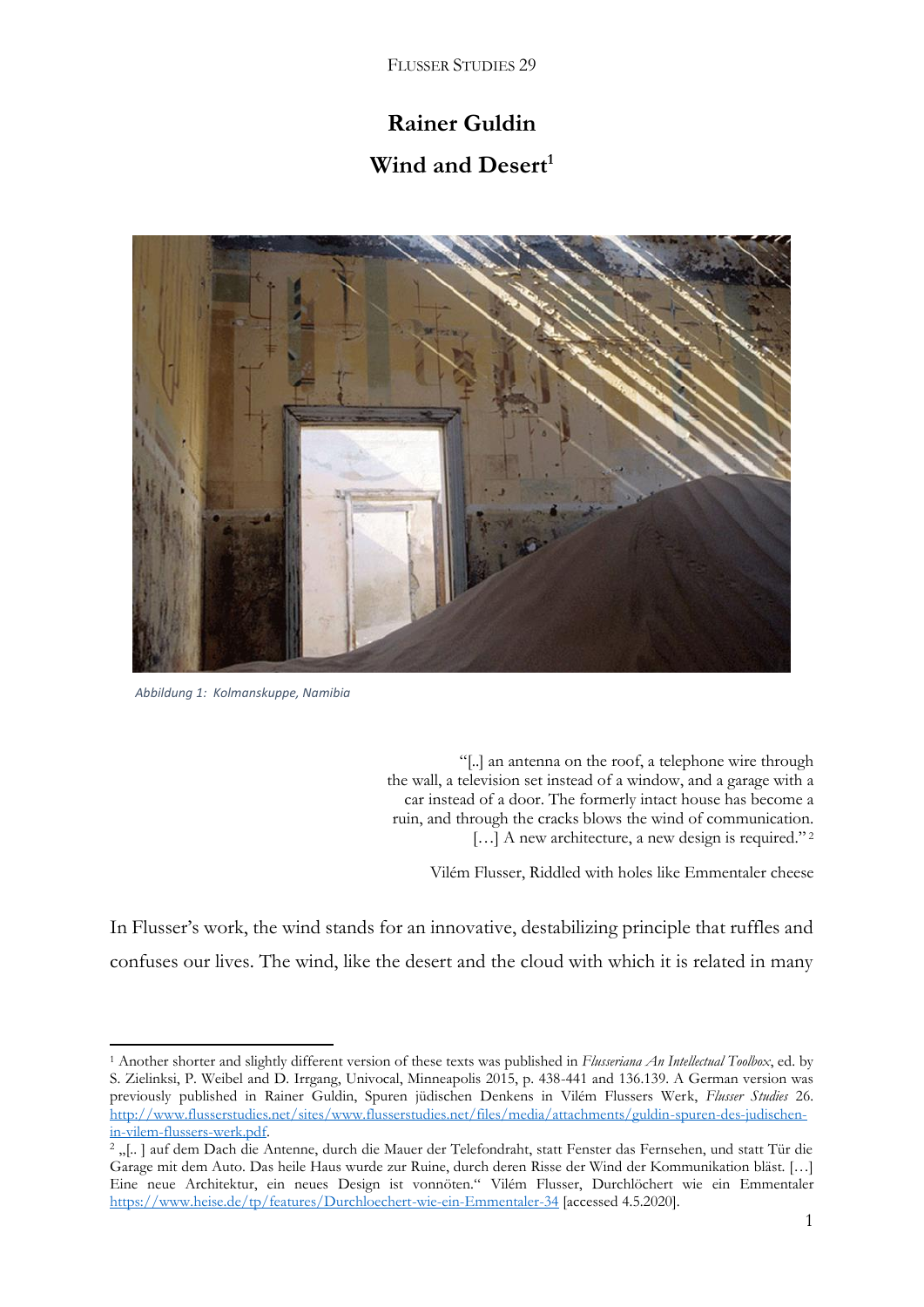## FLUSSER STUDIES 29

ways, is a metaphor for the current general bottomlessness of our existence. The communication revolution has turned us into nomads. Not only do the national states crumble, our four walls are also showing cracks and holes. The reality surrounding us and our own identity have dissolved into a nebulous fog floating in nothingness. For nomads, the wind is what the earth is for sedentary people. Sedentary people feel bothered and threatened by the wind, it makes them uncomfortable as they cannot catch it. They can perceive it, but not understand it. The wind has something ghostly about it like the clouds. It disintegrates, disintegrates and disperses, only to reassemble and pile up again. The wind stands for a new universe, a nebulous world made up of dots that shakes our belief in the solidity of things. Settled people crawl into their four walls to get away from the wind. Nomads, however, exist in the wind. The nomads' wandering meandering paths through the desert and the steppe is related to the cloud and the wind. The storm of the media have perforated the walls and roofs of our houses. The perfect stable house, in which we have lived for many generations, has become a ruin due to the communication revolution and the multiple cables and cracks through which the wind of communication is continuously blowing. New forms of existence are therefore required: the roof of the house is being destroyed by the wind, but the tent swells and expands like a sail in the wind ready to fly on and off. Tent roofs flutter in an undefined zone between immanence and transcendence. The new wind that has risen hurricane-like around us has also risen enormously within ourselves, and so much that we experience it as a principle of a new world and a new way of life. However, there is still another dimension to the wind. It is a creative, non-material principle that permeates and enlivens reality as a whole like the breath of God: *pneuma*, *spiritus*, *ruach*. In Hebrew, *ruach* means both wind and breath. Today one would speak of *soft*ware and intangible immaterial culture.

The desert is a significant node in a metaphorical network of concepts through which Vilém Flusser contemplates the potential ramifications of new technologies originating from the computer. Other nodes in the network are nomadism, tent, wind, cloud, sand<sup>3</sup> , dune, scattering, gathering and computing. However, this also includes the communication revolution and the zero-dimensional point-like universe of numbers that has become possible thanks to computers and calculation. Flusser uses the metaphor of the desert not only to think about alternative worlds designed by the computer and the status of reality, but

1

<sup>3</sup> Compare Anne Popiel's contribution in this issue of *Flusser Studies*.